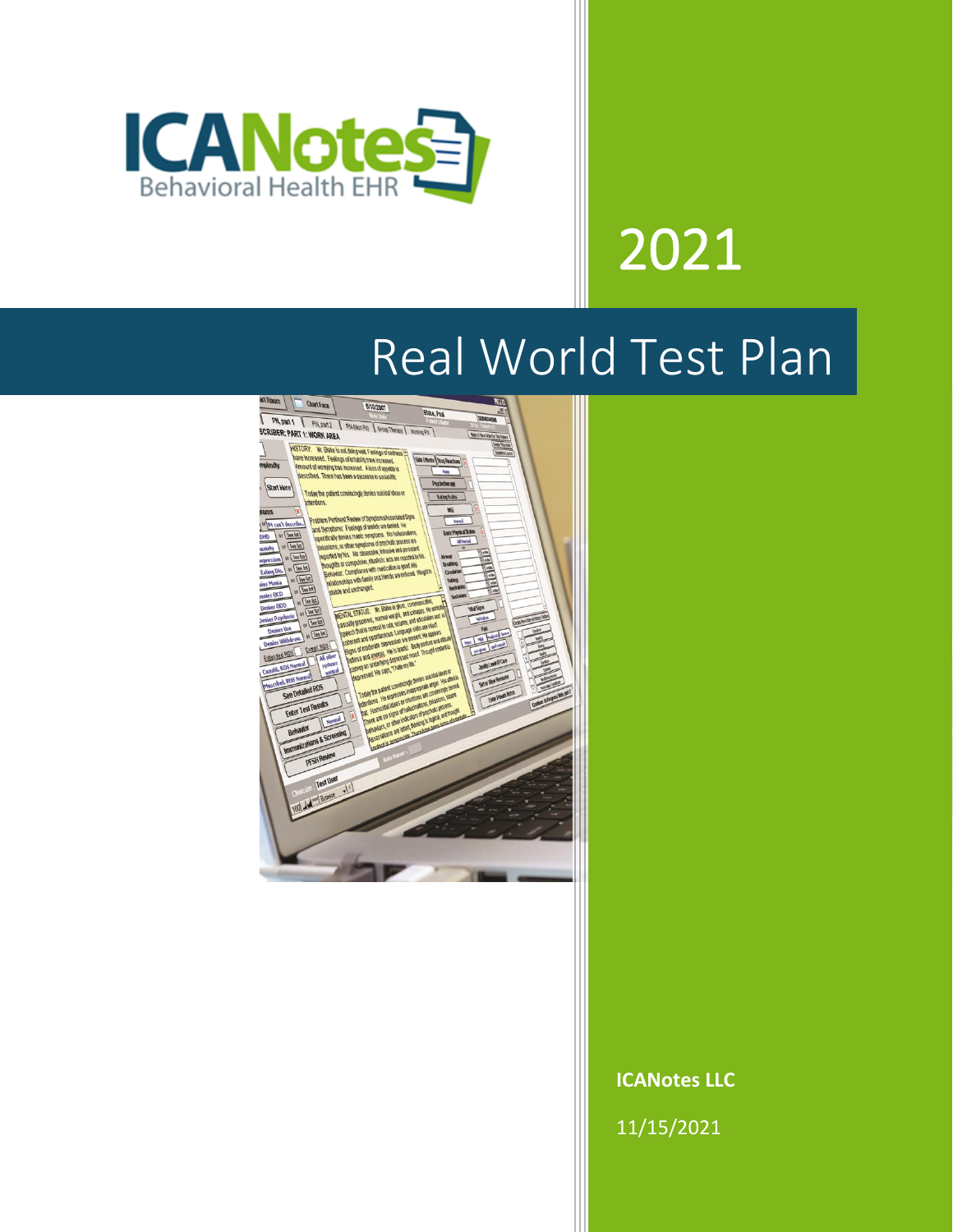

#### **GENERAL INFORMATION**

Plan Report ID Number: **RWT Plan ICANotes - 11-15-2021**

Developer Name: **ICANotes, LLC**

Product Name(s): **ICANotes EHR/EMR for Behavioral Health**

Version Number(s): **11.6, Edition 2015, Certification Date: 12/31/2018**

Certified Health IT: **15.04.04.1637.ICAN.11.00.1.181231** 

Product List (CHPL) ID(s): **15.04.04.1637.ICAN.11.00.1.181231**

Developer Real World Testing Page URL: <https://www.icanotes.com/wp-content/uploads/2021/11/RWTPlan-11-11-2021.pdf>

#### **JUSTIFICATION FOR REAL WORLD TESTING APPROACH**

ICANotes is a medium-sized EHR founded in 1999 and designed by a psychiatrist to serve exclusively behavioral health providers. ICANotes serves those involved in behavioral health, including psychiatry, psychology, therapy, and addiction treatment. Currently certified for the 2015 Health Information Technology Edition, ICANotes uses a cloud-based solution. The majority of ICANotes customers provide outpatient services and receive referrals from other clinicians regularly.

It is ICANotes' belief that a single Real World Testing plan can address multiple certification criteria.

We will be utilizing real-time patient data and real-world production environments when implementing Real World Testing.

There might be a need to change our test methodology or approach based on what we found during our testing. During testing, this will only happen to accommodate unforeseen issues or problems that may arise. In these instances, a results report will document these types of changes, their reasons, and how intended outcomes were met more efficiently as a result.

Testing will take place via Go2Meeting software in the production environment using real-time patient data. Demographic information will be altered to ensure HIPAA privacy regulations are met. An agency will be selected to send and receive transitions of care. Testing will include the clinician or practice staff member, an ICANotes representative who interacts with the clinician, and an ICANotes observer who acts as recorder. Development staff will be on standby during the testing for assistance if needed.

Measures will be tested will in a logical order to avoid unnecessary repetition and to minimize the clinician's time.

ICANotes will make publicly available our Real World Test Plan by December 15, 2021. We will be conducting real-world testing in 2022. We will submit the results of our testing by March 15, 2023.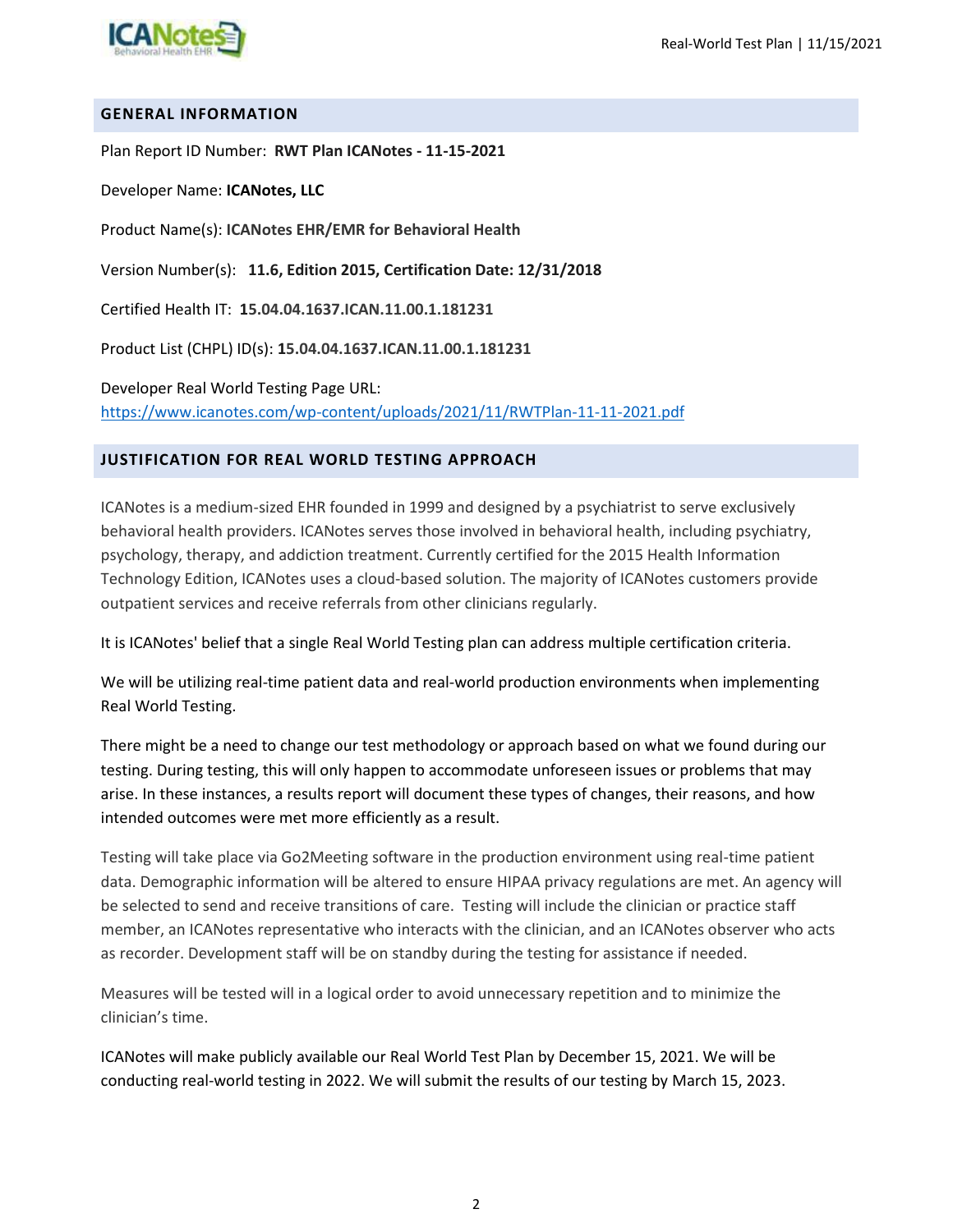

We will demonstrate the functionality and conformance of ICANotes to all health IT Modules certified as of August 31, 2021. The ICANotes team will adjust to our customers' workflows and needs during the testing process.

| Standard (and version)                                      | N/A |
|-------------------------------------------------------------|-----|
| Updated certification criteria and<br>associated product    | N/A |
| Health IT Module CHPL ID                                    | N/A |
| Method used for standard update                             | N/A |
| Date of ONC-ACB notification                                | N/A |
| Date of customer notification (SVAP only)                   | N/A |
| Conformance measure                                         | N/A |
| USCDI-updated certification criteria (and<br>USCDI version) | N/A |

#### **MEASURES USED IN OVERALL APPROACH**

#### DESCRIPTION OF MEASUREMENT/METRIC

The Measure/Metrics and Descriptions for Measures 1-5 listed below will apply to multiple criteria simultaneously to demonstrate the functionality of these certified measures:

- § 170.315(b)(1) Transitions of Care (Receive)
- § 170.315(b)(2) Clinical Information Reconciliation and Incorporation
- § 170.315(c)(1) Clinical Quality Measures Record and Export
- § 170.315(b)(1) Transitions of Care (Send)
- § 170.315 (e) (1) View, Download and Transmit to 3rd Party

The Measure/Metrics and Descriptions for Measures 6 - 8 will apply to § 170.315(b)(6) Data export.

The Measure/Metrics and Descriptions for Measures  $9 - 11$  will be used to demonstrate the following criteria respectively:

- § 170.315 (g) (7) Application Access Patient Selection
- § 170.315 (g) (8) Application Access Data Category Access
- § 170.315 (g) (9) Application Access All Data Request

| Measurement/Metric               | <b>Description</b>                                                      |
|----------------------------------|-------------------------------------------------------------------------|
| Measure 1:                       |                                                                         |
| Clinician logs into ICANotes and | Clinician begins a new patient encounter in ICANotes certified software |
| receives a CCDA from a referring | with a patient referred by another clinician. With a Direct Address and |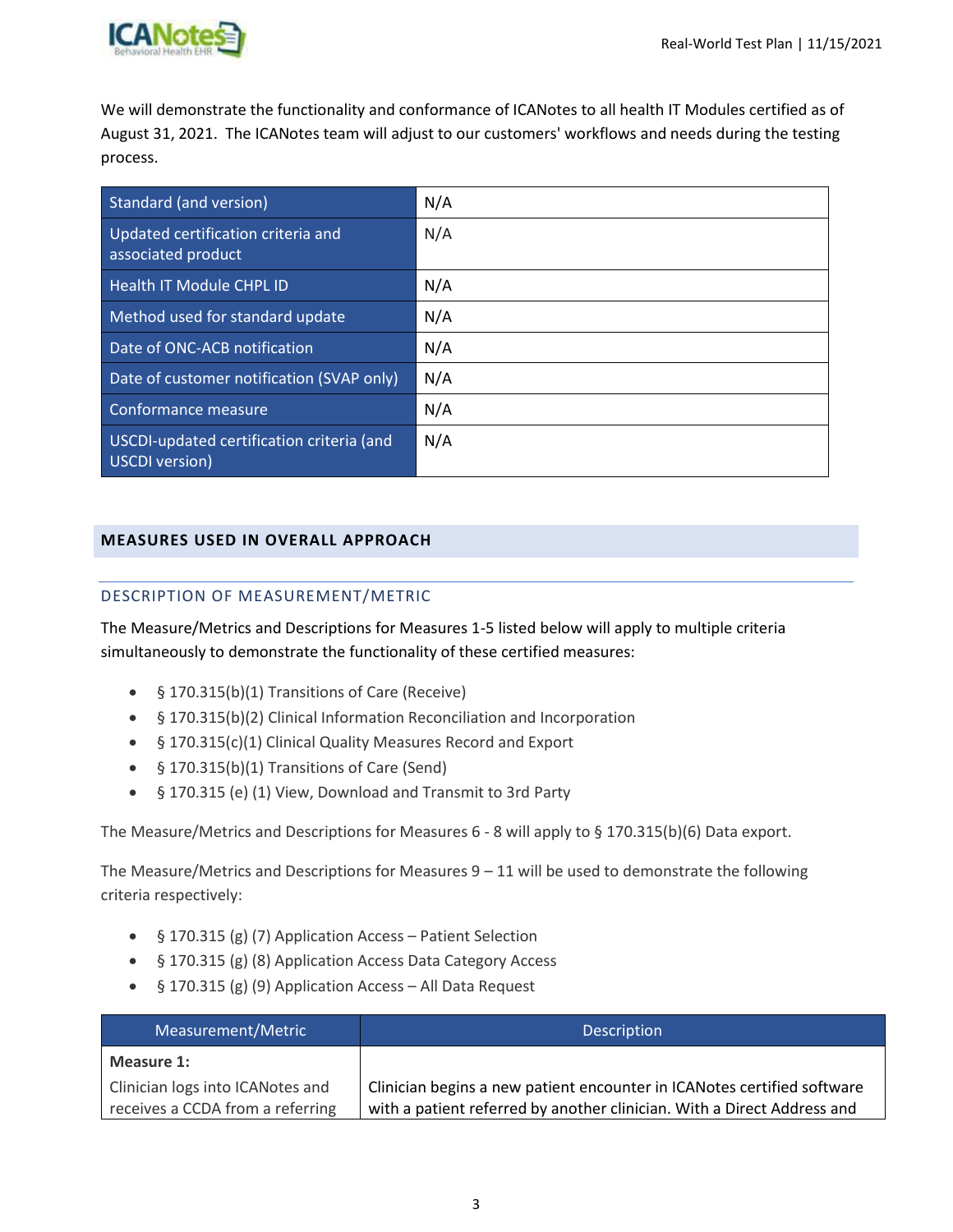

| Measurement/Metric                                                                                                                                                                                                                                                                                                                                                            | Description                                                                                                                                                                                                                                                                                                                                                                                                                                                                                                                       |
|-------------------------------------------------------------------------------------------------------------------------------------------------------------------------------------------------------------------------------------------------------------------------------------------------------------------------------------------------------------------------------|-----------------------------------------------------------------------------------------------------------------------------------------------------------------------------------------------------------------------------------------------------------------------------------------------------------------------------------------------------------------------------------------------------------------------------------------------------------------------------------------------------------------------------------|
| provider via Direct Protocol with<br>no Tech Support and no errors.<br>CCDA has demographic<br>information adjusted so PHI is not<br>visible. Successful receipt of CCDA<br>is achieved and observed. The<br>amount of time should be no<br>more than 60 seconds.                                                                                                             | unique Kno2 credentials, the clinician is able to have a seamless login<br>and secure receipt of CCDA from the referring clinician using Direct<br>Protocol (Surescripts is the underlying software that allows use of Direct<br>Messaging). Common Clinical Data Set (CCDS) standard will be<br>demonstrated in these transactions through screenshots collected. Log<br>files are also captured. These will all show the successful receipt of the<br>CCDA with all fields completed. This will meet § 170.315(b)(1) (Receive). |
| <b>Measure 2:</b>                                                                                                                                                                                                                                                                                                                                                             |                                                                                                                                                                                                                                                                                                                                                                                                                                                                                                                                   |
| The CCDA is validated and Clinical<br><b>Information Reconciliation is</b><br>performed. No errors are<br>expected. The amount of time<br>should be no more than 60<br>seconds.                                                                                                                                                                                               | After successful receipt of the CCDA, the clinician validates the CCDA<br>within ICANotes. Clinical information reconciliation for medication,<br>medication allergy, and current problem list is performed using ICANotes<br>software. CCDS standard will be demonstrated in these transactions<br>through screenshots collected. Log files demonstrate the reconciliation.<br>This will meet § 170.315(b)(2).                                                                                                                   |
| <b>Measure 3:</b>                                                                                                                                                                                                                                                                                                                                                             |                                                                                                                                                                                                                                                                                                                                                                                                                                                                                                                                   |
| Documentation of Medications<br>(CQM #68) is done without<br>assistance. The amount of time<br>should be no more than 60<br>seconds. No errors are expected.                                                                                                                                                                                                                  | ICANotes clinician easily completes Documentation of Medications (CQM<br>#68) within appropriate location in ICANotes software to meet<br>170.315(c)(1) by completing the appropriate fields in ICANotes software.<br>It will be later reflected in the numerator and denominator of this MIPS<br>CQM measure.                                                                                                                                                                                                                    |
| Measure 4:                                                                                                                                                                                                                                                                                                                                                                    |                                                                                                                                                                                                                                                                                                                                                                                                                                                                                                                                   |
| Updated CCDA is sent back to<br>referring partner. Successful<br>sending of CCDA is achieved and<br>observed. The amount of time<br>should be no more than 60<br>seconds.                                                                                                                                                                                                     | Clinician sends updated CCDA with minimal delay back to referring<br>clinician via Direct Protocol. Updated CCDA is also sent to the patient<br>portal. Confirmation of sent CCDA is captured along with log files. This<br>will meet § 170.315(b)(1) (Send).                                                                                                                                                                                                                                                                     |
| <b>Measure 5:</b>                                                                                                                                                                                                                                                                                                                                                             |                                                                                                                                                                                                                                                                                                                                                                                                                                                                                                                                   |
| Access via patient portal -<br>Observation of the View,<br>Download & Transmit functions is<br>performed. This will demonstrate<br>the portal as a key tool for the<br>clinician to share the patient's<br>most current health information<br>with the patient. The amount of<br>time should be no more than 3<br>minutes total for 3 tasks and there<br>should be no errors. | Real-time patient data will be adjusted to protect PHI before Measure 5<br>is completed. Office staff member is allowed access to patient portal to<br>view patient CCDA and download the CCDA without assistance.<br>Transmission of patient data will be sent to another office staff member.<br>This will meet $\S 170.315(e)(1)$ .                                                                                                                                                                                            |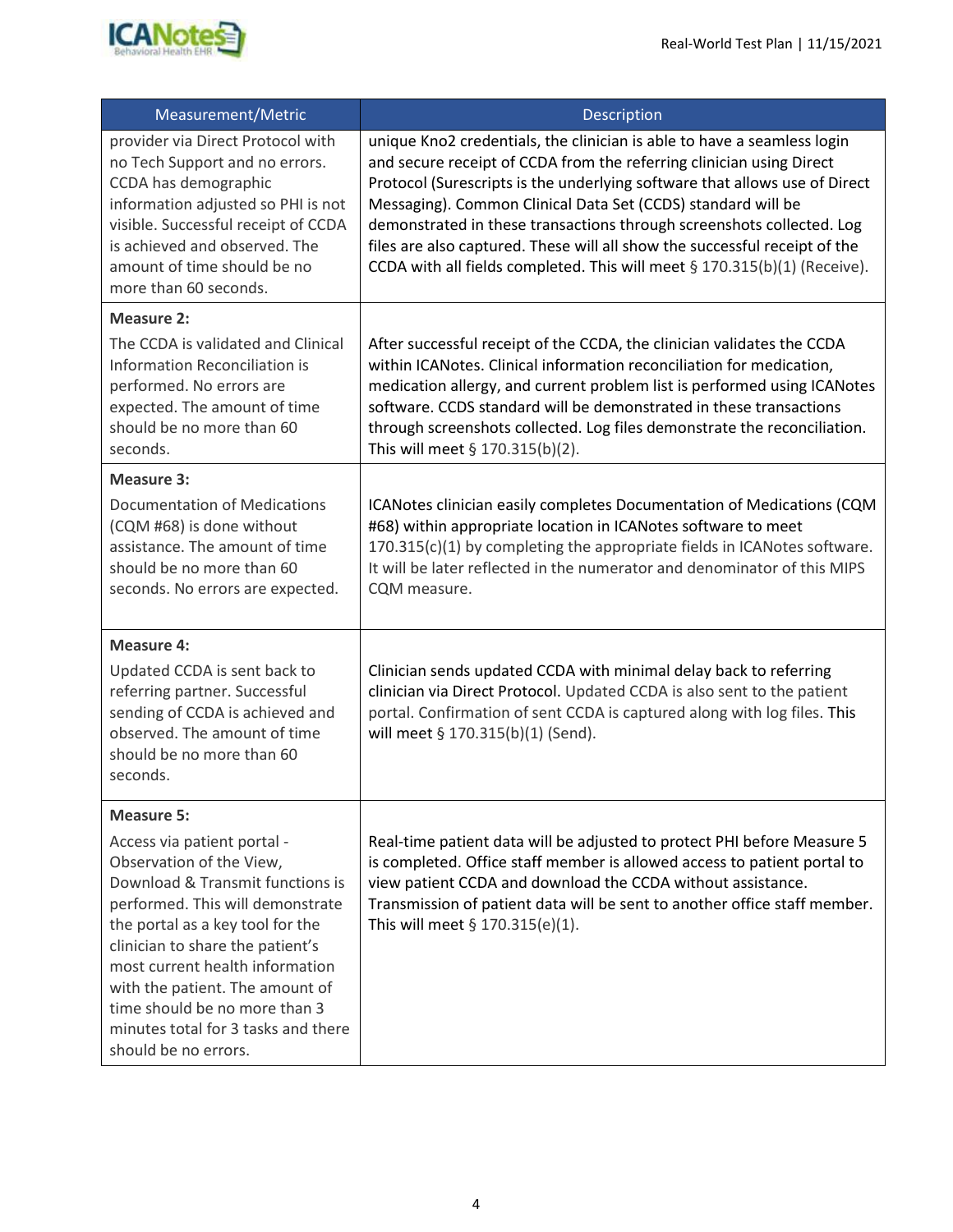

| Measurement/Metric                                                                                                                                               | Description                                                                                                                                                                                                                                                                                                                                                                                                                                                                                                                                                                                                                                                                                                                                                                                                                                                                                                                                                              |
|------------------------------------------------------------------------------------------------------------------------------------------------------------------|--------------------------------------------------------------------------------------------------------------------------------------------------------------------------------------------------------------------------------------------------------------------------------------------------------------------------------------------------------------------------------------------------------------------------------------------------------------------------------------------------------------------------------------------------------------------------------------------------------------------------------------------------------------------------------------------------------------------------------------------------------------------------------------------------------------------------------------------------------------------------------------------------------------------------------------------------------------------------|
| Measure 6:<br>Practice staff member successfully<br>exports data file on demand.                                                                                 | Authorized office practice staff member will perform an export of data<br>from the production server in real-time (on demand) with a specific start<br>and end date immediately. This will be done without delay and sent to a<br>specific file location decided by the staff member. This will be<br>accomplished efficiently and with no error and the file will be inspected<br>when received to ensure it is the file requested. Real world data will be<br>used but demographic information will be changed to protect PHI. This<br>measure allows the capture of report data selected by and on demand<br>without assistance from development staff. The ability to independently<br>create reports is vital to office practices and integral to a certified EHR.<br>ICANotes staff will verify the reports have been created successfully with<br>requested data and sent to specific location through screenshots. This<br>will meet part of $\S$ 170.315(b)(6). |
| <b>Measure 7:</b><br>Practice staff member successfully<br>exports a file at a delayed time -<br>with a specific start and end date.                             | Authorized office practice staff member will perform an export of data in<br>the future $-5$ minutes from now $-$ from the production server with a<br>scheduled specific start and end date - such as November 1 - November<br>2, 2021. This will be accomplished efficiently and with no error and the<br>file will be inspected when received to ensure it is the file requested.<br>This measure allows the staff member to select a time in the future<br>without assistance from development staff. The ability to independently<br>create reports is vital to office practices and integral to a certified EHR.<br>ICANotes staff will verify the reports have been created successfully and<br>sent to a specific file location with requested data through screenshots.<br>This will meet another component of $\S 170.315(b)(6)$ .                                                                                                                             |
| <b>Measure 8:</b><br>Practice staff member sets an<br>export for a delayed time during<br>hours after the practice is closed<br>and is able to run successfully. | Authorized office practice staff member sets up a specific data export to<br>run after the practice is closed. This measure allows the capture of<br>report data selected by and on demand without assistance from<br>development staff. The ability to independently create reports is vital to<br>office practices and integral to a certified EHR. ICANotes staff will verify<br>the reports have been created successfully with requested data and sent<br>to specific location with screenshots that capture the activity. This will<br>meet the final component of § 170.315(b)(6).                                                                                                                                                                                                                                                                                                                                                                                |
| Measure 9:<br>Provide staff member with API<br>documentation.                                                                                                    | Staff member uses a third-party application to communicate with<br>ICANotes. Practice staff member acts as an authorized person (patient)<br>and obtains a userKey and userSecret. A Patient ID is created which<br>assures the privacy and security of the patient. This will meet §<br>$170.315(g)(7)$ .                                                                                                                                                                                                                                                                                                                                                                                                                                                                                                                                                                                                                                                               |
| <b>Measure 10:</b>                                                                                                                                               | Using the Patient ID captured in Measure 9, the staff member<br>demonstrates that the API allows the return compliant with the CCDS                                                                                                                                                                                                                                                                                                                                                                                                                                                                                                                                                                                                                                                                                                                                                                                                                                      |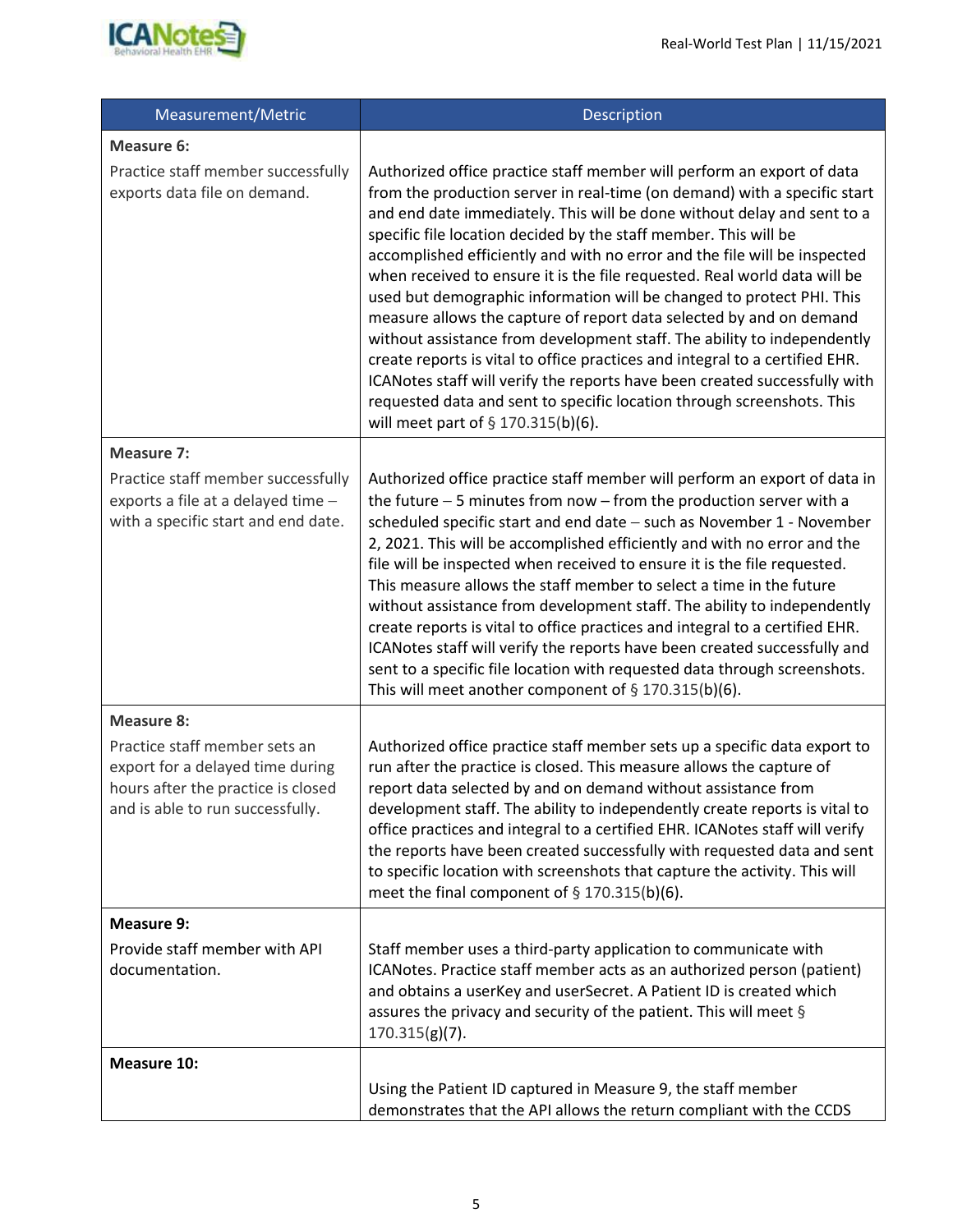

| Measurement/Metric                                                                                            | <b>Description</b>                                                                                                                                                                                                                                                                                                                                 |
|---------------------------------------------------------------------------------------------------------------|----------------------------------------------------------------------------------------------------------------------------------------------------------------------------------------------------------------------------------------------------------------------------------------------------------------------------------------------------|
| A staff member will be able to use<br>the API to view patient data for a<br>specific date and time range.     | standard from a specific date and time range. Tester verifies that the API<br>routine can respond to a request for patient data for a specific date, and<br>that the patient data returned is accurate and without omission and<br>equivalent to the health IT developer's documentation for the same<br>data. This will meet $\S 170.315(g)(8)$ . |
| Measure 11:<br>Staff member demonstrates the<br>ability, through the use of the                               | The return of the data is confirmed to be the patient earlier selected and<br>data is returned successfully and without delay. This will meet §                                                                                                                                                                                                    |
| token, to receive the entirety of a<br>patient CCDA for a specific time<br>and date with all data categories. | $170.315(g)(9)$ .                                                                                                                                                                                                                                                                                                                                  |

#### ASSOCIATED CERTIFICATION CRITERIA

*List certification criteria associated with the measure and if updated to the 2015 Edition Cures Update criteria.* 

| Measurement/Metric     | <b>Associated Certification Criteria</b>                              |
|------------------------|-----------------------------------------------------------------------|
| Measure $1*$           | § 170.315(b)(1) Transitions of Care (Receive)                         |
| Measure 2 <sup>*</sup> | § 170.315(b)(2) Clinical Information Reconciliation and Incorporation |
| Measure 3*             | § 170.315(c)(1) Clinical Quality Measures Record and Export           |
| Measure 4*             | § 170.315(b)(1) Transitions of Care (Send)                            |
| Measure 5*             | § 170.315(e)(1) View, Download and Transmit to 3rd party              |
| Measures 6 - 8         | § 170.315(b)(6) Data Export                                           |
| Measure 9              | § 170.315(g)(7) Application Access - Patient Selection                |
| Measure 10             | § 170.315(g)(8) Application Access Data Category Request              |
| Measure 11             | § 170.315(g)(9) Application Access - All Data Request                 |

\*Measures 1 through 5 will be completed in one session.

## JUSTIFICATION FOR SELECTED MEASUREMENT/METRIC

| Measurement/Metric                                                                                                                                                                                    | Justification                                                                                                                                                                                     |  |
|-------------------------------------------------------------------------------------------------------------------------------------------------------------------------------------------------------|---------------------------------------------------------------------------------------------------------------------------------------------------------------------------------------------------|--|
| <b>Measure 1:</b>                                                                                                                                                                                     |                                                                                                                                                                                                   |  |
| Clinician logs into ICANotes and<br>receives a CCDA from a referring<br>provider via Direct Protocol with<br>no Tech Support and no errors.<br>CCDA has demographic<br>information adjusted so PHI is | The test plan will demonstrate the<br>functionality of this measure. The<br>ability to receive a CCDA without<br>developer assistance is integral to the<br>exchange of data and interoperability |  |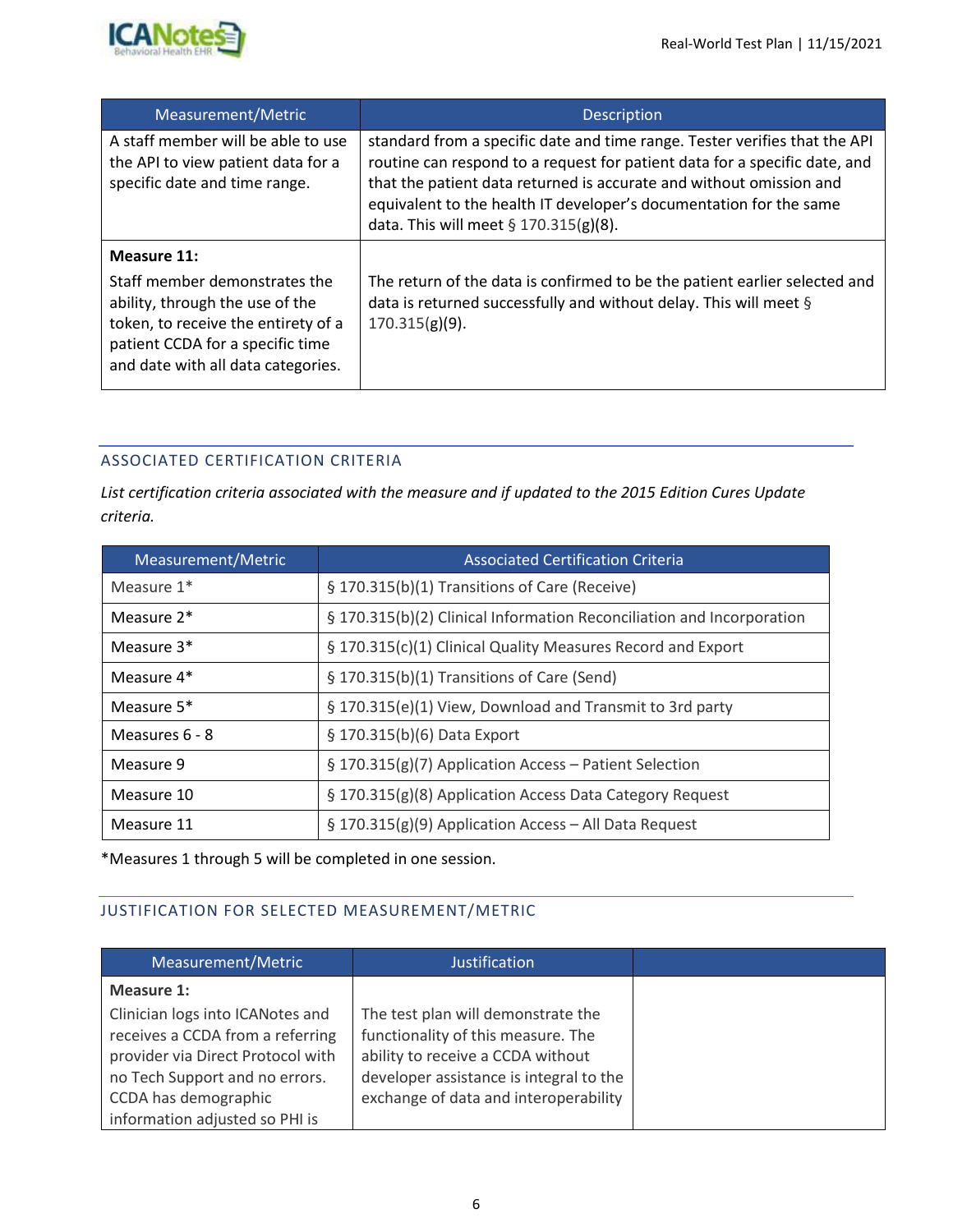

| Measurement/Metric                                                                                                                                                                                                 | <b>Justification</b>                                                                                                                                                                                                                                                                                                                                                                                                                                                                                                                                                                                                                                            |  |
|--------------------------------------------------------------------------------------------------------------------------------------------------------------------------------------------------------------------|-----------------------------------------------------------------------------------------------------------------------------------------------------------------------------------------------------------------------------------------------------------------------------------------------------------------------------------------------------------------------------------------------------------------------------------------------------------------------------------------------------------------------------------------------------------------------------------------------------------------------------------------------------------------|--|
| not visible. Successful receipt of<br>CCDA is achieved and observed.<br>The amount of time should be no<br>more than 60 seconds.                                                                                   | and inherent in a certified EHR. CCDA<br>will use CCDS standard.                                                                                                                                                                                                                                                                                                                                                                                                                                                                                                                                                                                                |  |
| <b>Measure 2:</b><br>The CCDA is validated and Clinical<br><b>Information Reconciliation is</b><br>performed. No errors are<br>expected. The amount of time<br>should be no more than 60<br>seconds                | A prescribing clinician will perform<br>clinical information reconciliation for<br>medication, medication allergy and<br>the current problem list effectively<br>without developer assistance. As a<br>result, a revised CCDA using CCDS<br>standard will be created which can<br>then be shared with the referring<br>clinician and be sent to the patient<br>portal for patient access. The ability<br>to do this as part of the test plan will<br>show how clinicians can complete<br>this task efficiently and without error.<br>The most current information will be<br>available to both clinicians and the<br>patient as required by a certified<br>EHR. |  |
| <b>Measure 3:</b><br><b>Documentation of Medications</b><br>(CQM #68) is done without<br>assistance. The amount of time<br>should be no more than 60<br>seconds. No errors are expected.                           | Regular documentation of<br>medications is a vital tool for clinical<br>notes and a Clinical Quality Measure.<br>By completing this task, the clinician<br>or designated representative<br>performs an essential task required<br>at each visit.                                                                                                                                                                                                                                                                                                                                                                                                                |  |
| <b>Measure 4:</b><br>Updated CCDA is sent back to<br>referring partner. Successful<br>sending of CCDA is achieved and<br>observed. The amount of time<br>should be no more than 60<br>seconds.                     | The test plan will demonstrate the<br>functionality of this measure. The<br>ability to send a CCDA without<br>developer assistance is integral to the<br>exchange of data and interoperability<br>inherent in a certified EHR.                                                                                                                                                                                                                                                                                                                                                                                                                                  |  |
| <b>Measure 5:</b><br>Access via patient portal -<br>Observation of the View,<br>Download & Transmit functions<br>is performed. This will<br>demonstrate the portal as a key<br>tool for the clinician to share the | The patient portal is vital to all<br>patients. Patients will be able to login<br>at any time and view their most<br>current information as well as share<br>it with any other clinicians they might<br>choose to visit. This allows the                                                                                                                                                                                                                                                                                                                                                                                                                        |  |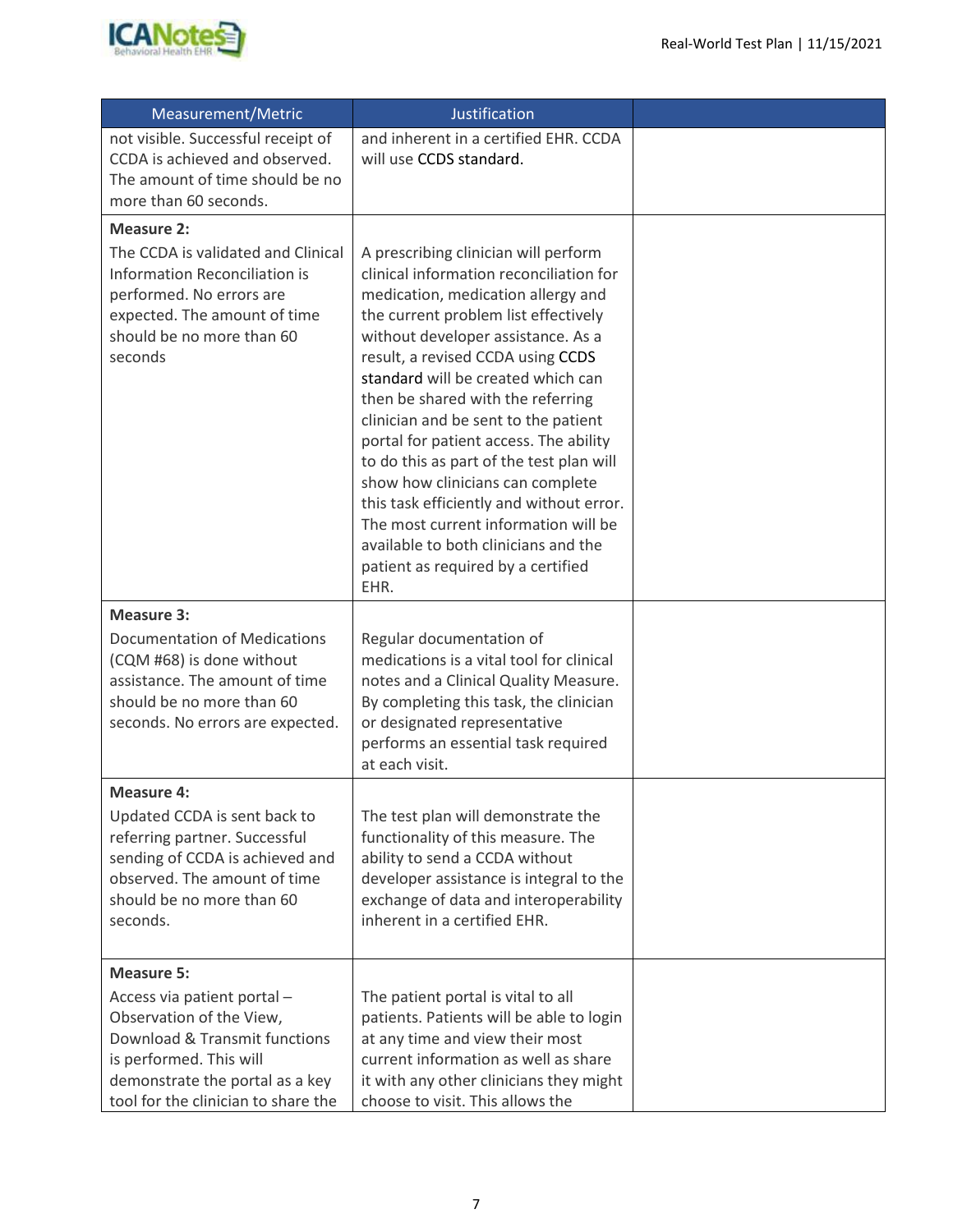

| Measurement/Metric                                                                                                                                                              | Justification                                                                                                                                                                                                                                                                                                                                                                                                                               |  |
|---------------------------------------------------------------------------------------------------------------------------------------------------------------------------------|---------------------------------------------------------------------------------------------------------------------------------------------------------------------------------------------------------------------------------------------------------------------------------------------------------------------------------------------------------------------------------------------------------------------------------------------|--|
| patient's most current health<br>information with the patient. The<br>amount of time should be no<br>more than 3 minutes total for 3<br>tasks and there should be no<br>errors. | exchange of information by the<br>patients themselves which is key to<br>giving them control of their health<br>information. This is an essential part<br>of certified EHR technology.                                                                                                                                                                                                                                                      |  |
| Measure 6:                                                                                                                                                                      |                                                                                                                                                                                                                                                                                                                                                                                                                                             |  |
| Practice staff member is<br>observed successfully exporting<br>data file on demand.                                                                                             | Exporting data consistent with the<br>CCDS standard on demand is an<br>essential requirement for a clinical<br>practice with a certified EHR. Office<br>staff need the capability of doing this<br>immediately and successfully without<br>developer assistance.                                                                                                                                                                            |  |
| <b>Measure 7:</b><br>Practice staff member is able to<br>successfully export a file at a<br>delayed time - with a specific<br>start and end date.                               | Exporting data consistent with the<br>CCDS standard at a relative time is a<br>requirement for a clinical practice<br>with a certified EHR. Office staff need<br>the capability of doing this<br>successfully without developer<br>assistance.                                                                                                                                                                                              |  |
| <b>Measure 8:</b>                                                                                                                                                               |                                                                                                                                                                                                                                                                                                                                                                                                                                             |  |
| Practice staff member is able to<br>delay a file export to a time after<br>the practice is closed and have it<br>run successfully.                                              | Exporting a specific report with large<br>amount of data consistent with the<br>CCDS standard after hours is an<br>essential requirement for a clinical<br>practice with a certified EHR. Office<br>staff need the capability of doing this<br>successfully without developer<br>assistance. The certified EHR requires<br>this capability to avoid placing undue<br>load on the technology during regular<br>business hours.               |  |
| <b>Measure 9:</b>                                                                                                                                                               |                                                                                                                                                                                                                                                                                                                                                                                                                                             |  |
| Provide staff member with API<br>documentation.                                                                                                                                 | Demonstrate that providers and their<br>patients can exchange or access<br>health information through the use<br>of a third-party application and with<br>adherence to HIPAA privacy<br>regulations. This measure will show<br>how the patient authentication<br>component works using the API to<br>ensure the correct patient has been<br>selected, which is vital to the<br>exchange of data and interoperability<br>in a certified EHR. |  |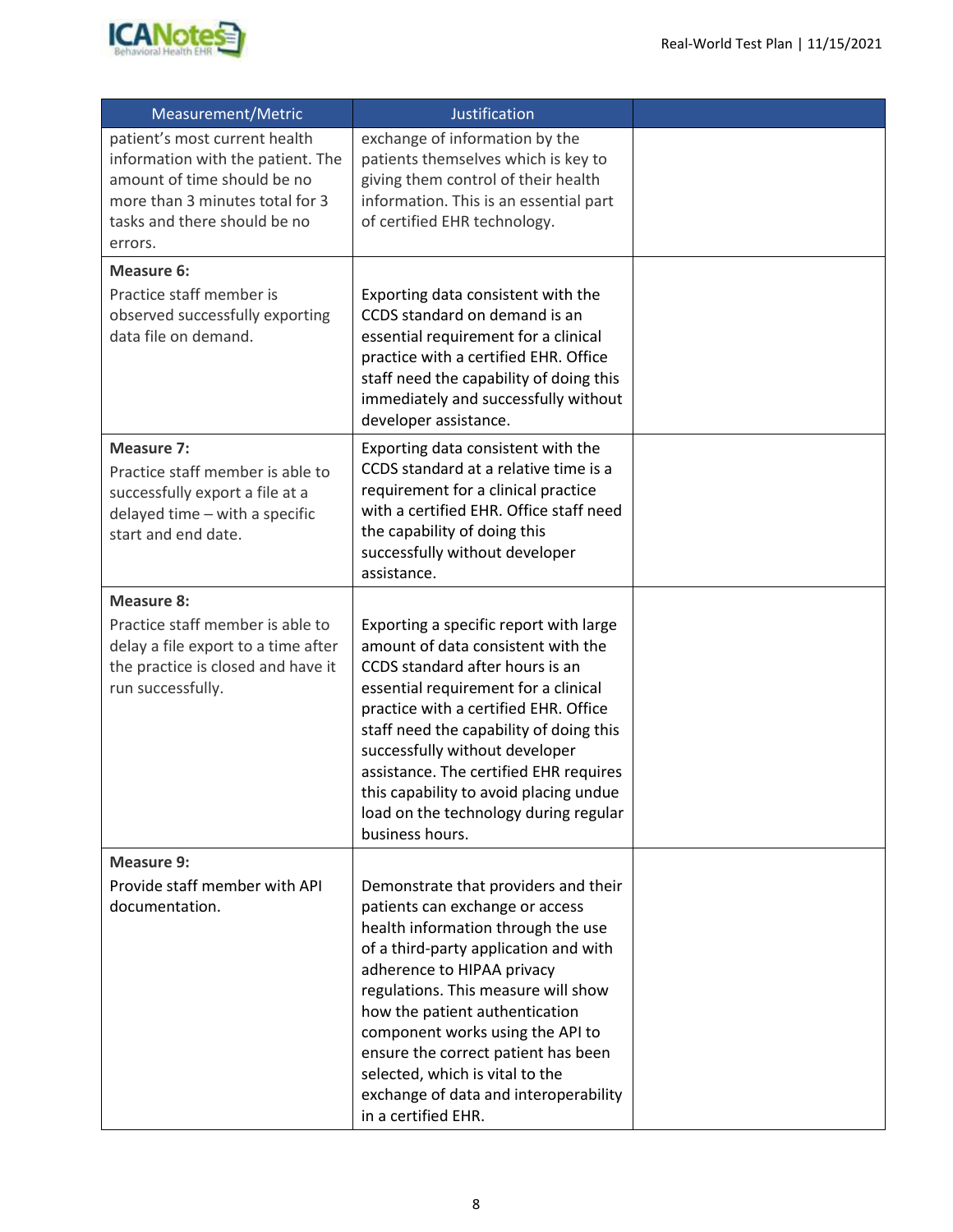

| Measurement/Metric                                                                                                                                                                                      | <b>Justification</b>                                                                                                                                                                                                                                                                                                                                                       |  |
|---------------------------------------------------------------------------------------------------------------------------------------------------------------------------------------------------------|----------------------------------------------------------------------------------------------------------------------------------------------------------------------------------------------------------------------------------------------------------------------------------------------------------------------------------------------------------------------------|--|
| Measure 10:<br>A staff member will use the API<br>to view patient data for a specific<br>date and time range.                                                                                           | The test plan will show the ability,<br>through the use of the API, to isolate<br>this same patient's data for a specific<br>date and time range, a key<br>requirement to identify specific data<br>requested. The staff member will be<br>able to do this without difficulty and<br>in a straightforward manner.                                                          |  |
| <b>Measure 11:</b><br>Staff member demonstrates the<br>ability, through the use of the<br>token, to receive the entirety of a<br>patient CCDA for a specific time<br>and date with all data categories. | A staff member will be able to<br>retrieve the identified patient's entire<br>CCDA for a specific time and date<br>range. The ability to do this as part of<br>the test plan will show how this can<br>be completed efficiently and without<br>error. This enables the staff and<br>patients to retrieve information<br>through the API as required by a<br>certified EHR. |  |

## CARE SETTING(S)

| <b>Care Setting</b>                                                                             | <b>Justification</b>                                                                                                                                                                                                                                                                                                                                                                                                                                                                                                                                                                                                                                                                                                                     |
|-------------------------------------------------------------------------------------------------|------------------------------------------------------------------------------------------------------------------------------------------------------------------------------------------------------------------------------------------------------------------------------------------------------------------------------------------------------------------------------------------------------------------------------------------------------------------------------------------------------------------------------------------------------------------------------------------------------------------------------------------------------------------------------------------------------------------------------------------|
| <b>Outpatient Behavioral</b><br><b>Health Care Practices with</b><br>1-5 prescribing clinicians | The test plan will demonstrate the following using clinicians from the care<br>setting of 1-5 prescribing clinicians, the ICANotes target audience:                                                                                                                                                                                                                                                                                                                                                                                                                                                                                                                                                                                      |
|                                                                                                 | Clinicians will receive CCDAs from a referring provider via Direct protocol.<br>Surescripts, a CHPL certified product #15.02.02.2391.A046.01.00.1.171109, is<br>a third party used by ICANotes to provide the underlying structure for<br>transporting CCDA using Direct Messaging. Next the clinician will conduct<br>clinical information reconciliation for medication, medication allergy, and<br>current problem list within ICANotes software. Documentation of Medications<br>is an important Clinical Quality Measure available for use in the MIPS program<br>and done through specific steps taken in the ICANotes software. The CCDS<br>standard will be demonstrated in these transactions through screenshots<br>collected. |
|                                                                                                 | Access via portal (View/Download/Transmit) (e1) is used by ICANotes<br>providers to communicate with patients $-$ a key requirement in a certified<br>EHR. All required functions are demonstrated: view, download and transmit to<br>third party. The office person will demonstrate view, download and transmit                                                                                                                                                                                                                                                                                                                                                                                                                        |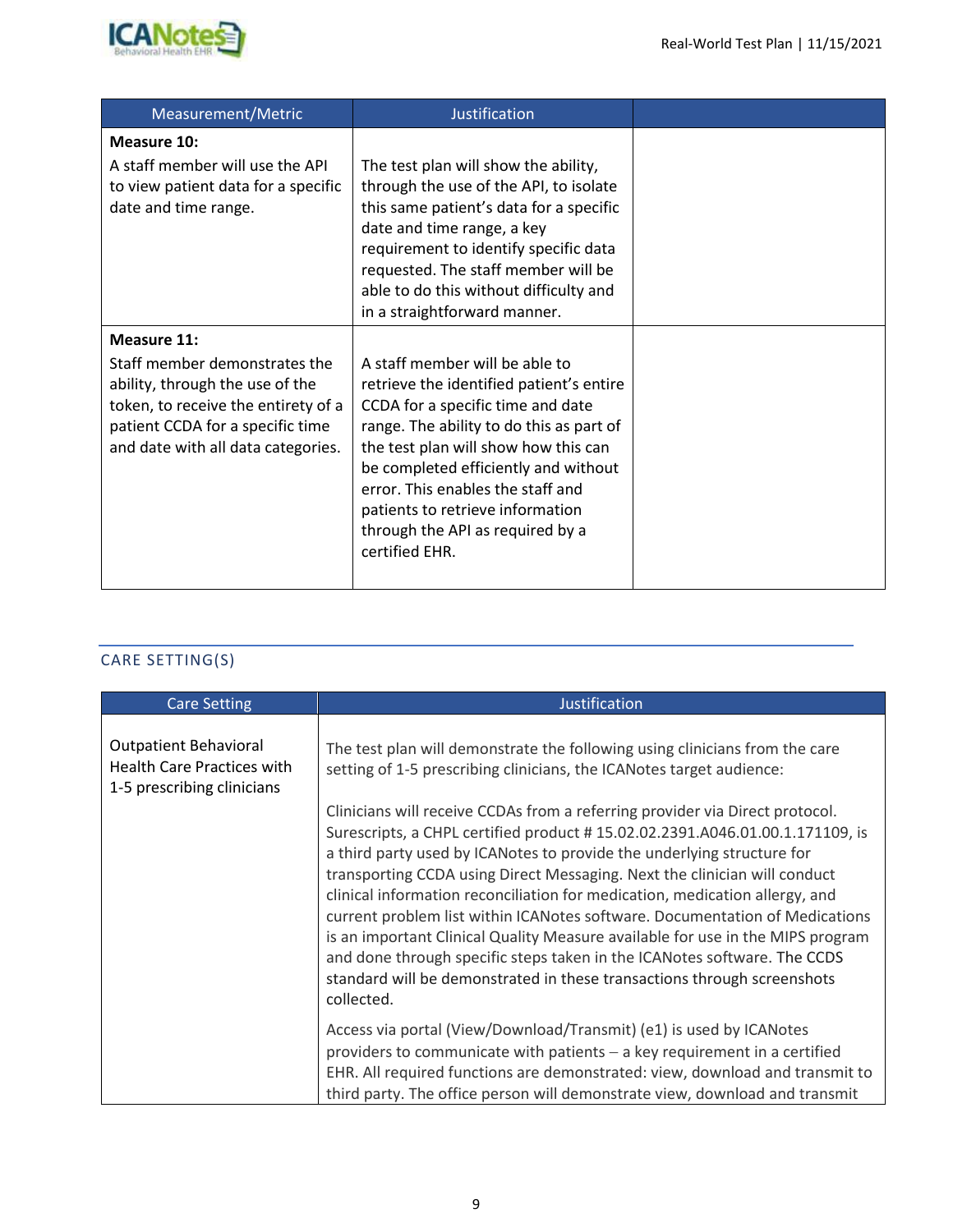

| <b>Care Setting</b> | Justification                                                                                                                                                                                                                      |
|---------------------|------------------------------------------------------------------------------------------------------------------------------------------------------------------------------------------------------------------------------------|
|                     | with another staff member who has portal access. Real-time patient data will<br>be altered before portal access is completed.                                                                                                      |
|                     | The ability to complete all measures successfully with these practices will be<br>displayed through the completion of the testing and the results demonstrated.<br>These will show how ICANotes is providing optimal service.      |
|                     | Successful data exports in real time, relative time and specific data export<br>done after business hours display the ability of the staff member to perform<br>these tasks using the reporting capabilities of the certified EHR. |
|                     | The ability to use an API with an EHR allows clinicians using a certified EHR to<br>successfully share data with other practices and with their patients directly. An<br>API is a critical healthcare technology component.        |

#### EXPECTED OUTCOMES

Expected outcomes will include the following data points:

- Total number of events tested
- Number of passed (i.e. successful) events
- Number of failed events
- Success rate expressed in percentage (successes / total number of events)

As detailed in this plan under the "Schedule of Key Milestones" section, each measure/metric will be tested at least once per quarter with our clinician RWT groups to ensure the expected outcomes are reliably attained.

| Measurement/Metric                               | <b>Expected Outcomes</b>                                                                                                                                                                                                                                                                                                                                                                                                                                           |
|--------------------------------------------------|--------------------------------------------------------------------------------------------------------------------------------------------------------------------------------------------------------------------------------------------------------------------------------------------------------------------------------------------------------------------------------------------------------------------------------------------------------------------|
| § 170.315(b)(1) Transitions<br>of Care (Receive) | Clinicians will be able to receive a CCDA successfully from a referring clinician,<br>consistent with the CCDS standard at any time without delay and without<br>developer assistance. The expected range of time (60 seconds) to complete<br>each measure will be compared to time spent by the clinician. This<br>demonstrates the ability of the EHR to meet the Transitions of Care Receive<br>option, a key component of interoperability of a certified EHR. |
|                                                  | Clinicians will be confident with the criteria being tested as shown by the<br>number of errors and the amount of time expended for completion of tasks.                                                                                                                                                                                                                                                                                                           |
|                                                  | ICANotes is compliant with standards for these criteria and vocabulary code<br>sets in all of these measures. The software allows the exchange via receiving<br>and sending of electronic health information (PHI) in the outpatient setting as<br>marketed and can then be used in the CEHRT.                                                                                                                                                                     |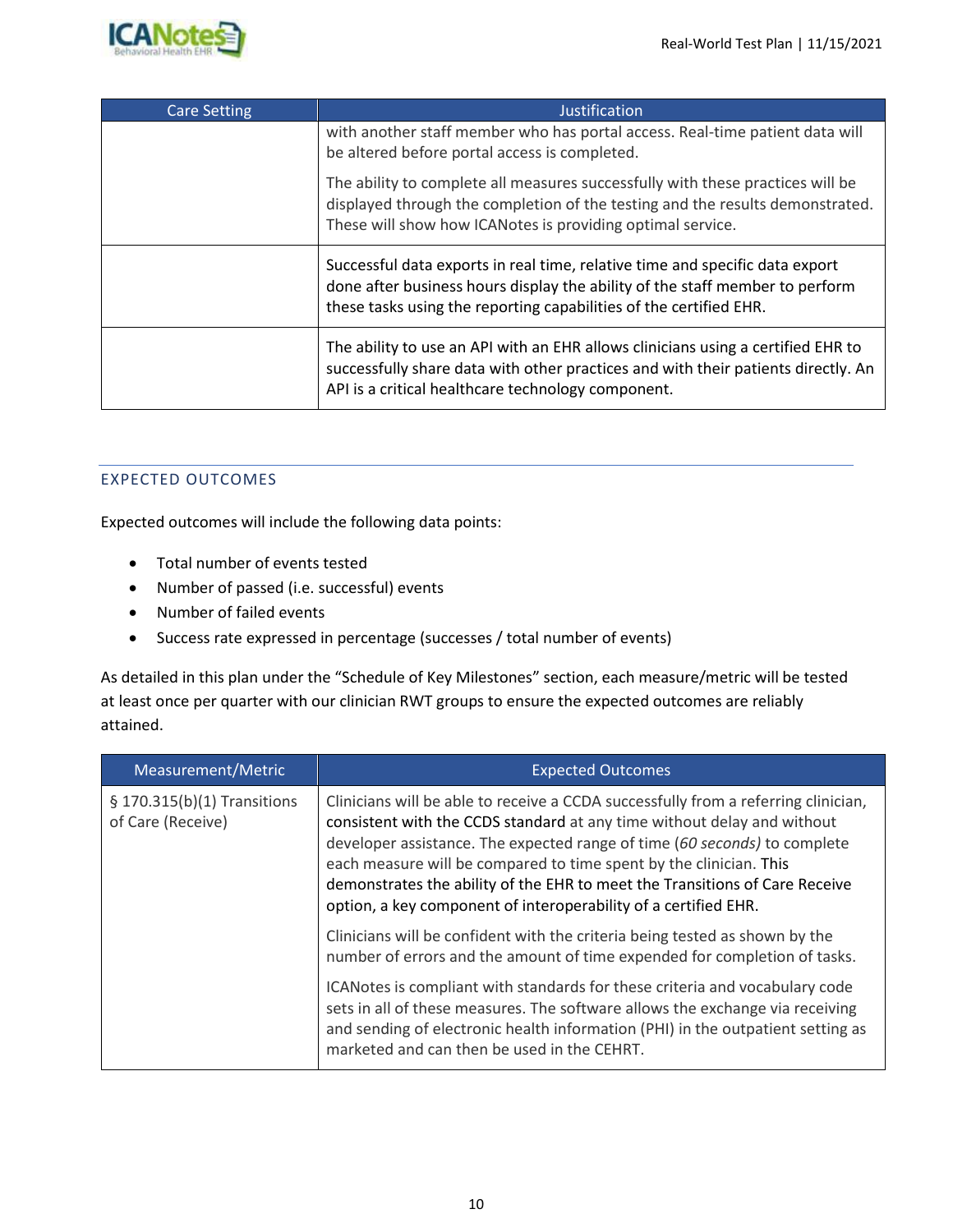

| Measurement/Metric                                                                 | <b>Expected Outcomes</b>                                                                                                                                                                                                                                                                                                                                                                                                                                          |
|------------------------------------------------------------------------------------|-------------------------------------------------------------------------------------------------------------------------------------------------------------------------------------------------------------------------------------------------------------------------------------------------------------------------------------------------------------------------------------------------------------------------------------------------------------------|
| § 170.315(b)(2) Clinical<br><b>Information Reconciliation</b><br>and Incorporation | The receiving clinician will be able to validate the CCDA consistent with the<br>CCDS standard, perform reconciliation successfully for medication, medication<br>allergy and problem list at any time without delay and create an updated CCDA<br>as required to demonstrate EHR exchange of information and interoperability.                                                                                                                                   |
| 170.315(c)(1) Clinical<br><b>Quality Measures Record</b><br>and Export             | Documentation of current medications (CQM #68) will be completed in the<br>ICANotes software without error, delay or developer assistance during each<br>patient visit. This will then be reflected in the numerator and denominator of<br>the MIPS CQM measure calculation.                                                                                                                                                                                      |
| § 170.315(b)(1) Transitions<br>of Care (Send)                                      | The clinician will send the updated CCDA, consistent with the CCDS standard<br>back to the referring clinician successfully, without delay or developer<br>assistance. This demonstrates the ability of the EHR to meet the Transitions of<br>Care Send option, a key component of interoperability of a certified EHR.                                                                                                                                           |
| § 170.315(e)(1) View,<br>Download and Transmit to<br>3rd party                     | Office personnel will demonstrate the patient portal can be accessed without<br>delay and reflect correct patient information in an accessible format for<br>viewing, downloading and transmitting to another individual or institution.<br>This allows the exchange of information by the patients themselves which is<br>key to giving them control of their health information. This is an essential part<br>of interoperability and certified EHR technology. |
| § 170.315(b)(6) Data Export                                                        | Office personnel will perform data exports, consistent with the CCDS standard<br>successfully without developer assistance. Data export capabilities are<br>essential to the clinical practice's day to day functionality and necessarily<br>included in the EHR certification.                                                                                                                                                                                   |
| § 170.315(g)(7) Application<br><b>Access - Patient Selection</b>                   | Staff member will be able to authenticate and verify a patient for use with the<br>API without developer assistance. The expected time to complete the measure<br>is 1 to 2 minutes, which will be compared with the actual time. This is an<br>essential first component of the use of an API, key to a certified EHR.                                                                                                                                           |
| § 170.315(g)(8) Application<br><b>Access - Data Category</b><br>Request            | Staff member will successfully request CCDA data for a specific date and time<br>range without developer assistance and within 1 to 2 minutes. The data will be<br>compared to the actual patient's data for accuracy of data to reveal no errors.                                                                                                                                                                                                                |
| § 170.315(g)(9) Application<br>Access - All Data Request                           | Entirety of CCDA for specific patient, for a specific time and date range, will be<br>retrieved successfully and in a timely manner without developer assistance.<br>Expected time to accomplish this task is 2-3 minutes.                                                                                                                                                                                                                                        |

#### **SCHEDULE OF KEY MILESTONES**

| <b>Key Milestone</b>                                                | <b>Care Setting</b>                             | Date/Timeframe |
|---------------------------------------------------------------------|-------------------------------------------------|----------------|
| Identify the user practices that will participate in the test plan. | Ambulatory Setting,<br><b>Behavioral Health</b> | December 2021  |